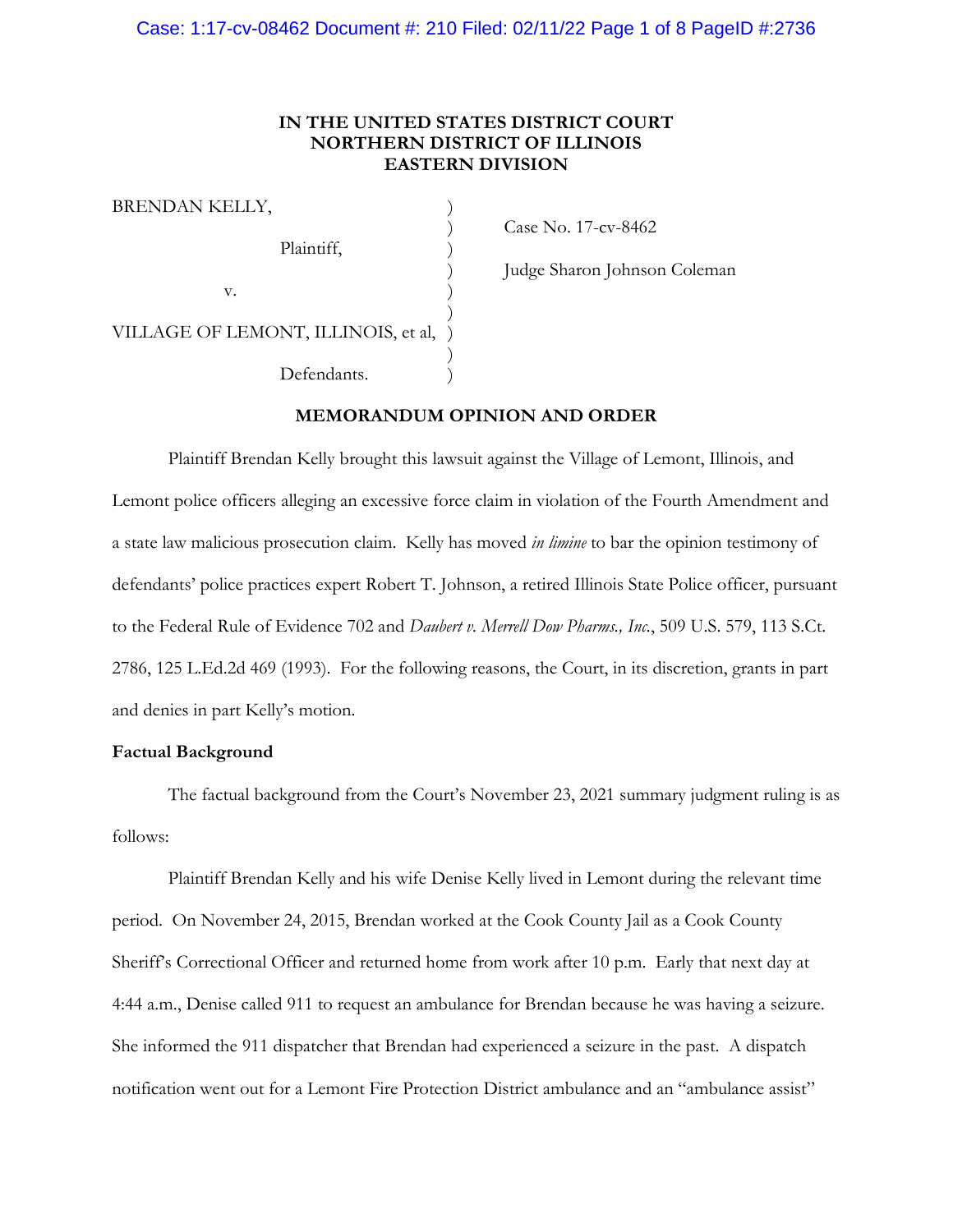## Case: 1:17-cv-08462 Document #: 210 Filed: 02/11/22 Page 2 of 8 PageID #:2737

went out for the Lemont Police Department. The dispatcher communicated that the "ambulance assist" was for a person having a seizure.

Defendant Officer Jason Boyer was the first to arrive at the Kelly's home before the paramedics. When he arrived, Denise and Brendan were walking to the top of the stairs near their bedroom. According to Denise, she was trying to prevent Brendan from falling down the stairs because he was thrashing and flailing. Denise testified that she tried speaking to Brendan to no avail. When Officer Boyer entered their home, Denise yelled for help and that Brendan was having a seizure. Officer Boyer yelled "stop" and announced "police." Officer Boyer then ran up the stairs and began striking Brendan in the head and body with his fist. Denise also testified that although Brendan was flailing, he did not defend himself against Officer Boyer's punches. As Officer Boyer continued punching Brendan, Denise moved away and went downstairs. Officer Boyer followed. Brendan then attempted to go down the stairs, but fell. Denise repeatedly told Officer Boyer that Brendan was having a seizure and asked the officer not to hit him.

Once they were downstairs, Brendan continued to thrash and flail, after which Officer Boyer told him to stop and get to the ground. Brendan did not do so, and Officer Boyer continued to punch him and then put him in a choke hold. Throughout this encounter, Brendan's pupils were dilated and he was non-verbal. Later, Officer Boyer pulled out his Taser and shot Brendan in the chest in probe mode with the prongs attaching to Brendan's chest. After being tased, Brendan was stunned, but was still moaning and flailing.

Officer Boyer radioed for emergency assistance and defendants Officer David Gentile and Sergeant Joseph Buczyna arrived at the Kelly's home. The three officers then tackled Brendan to the floor. Officer Boyer continued to command Brendan to stop resisting while the officers handcuffed him. Meanwhile, while handcuffed and face-down on the floor, the Kelly's small dog jumped on Brendan's back and Brendan grabbed the dog's paw. The officers yelled at Brendan to

2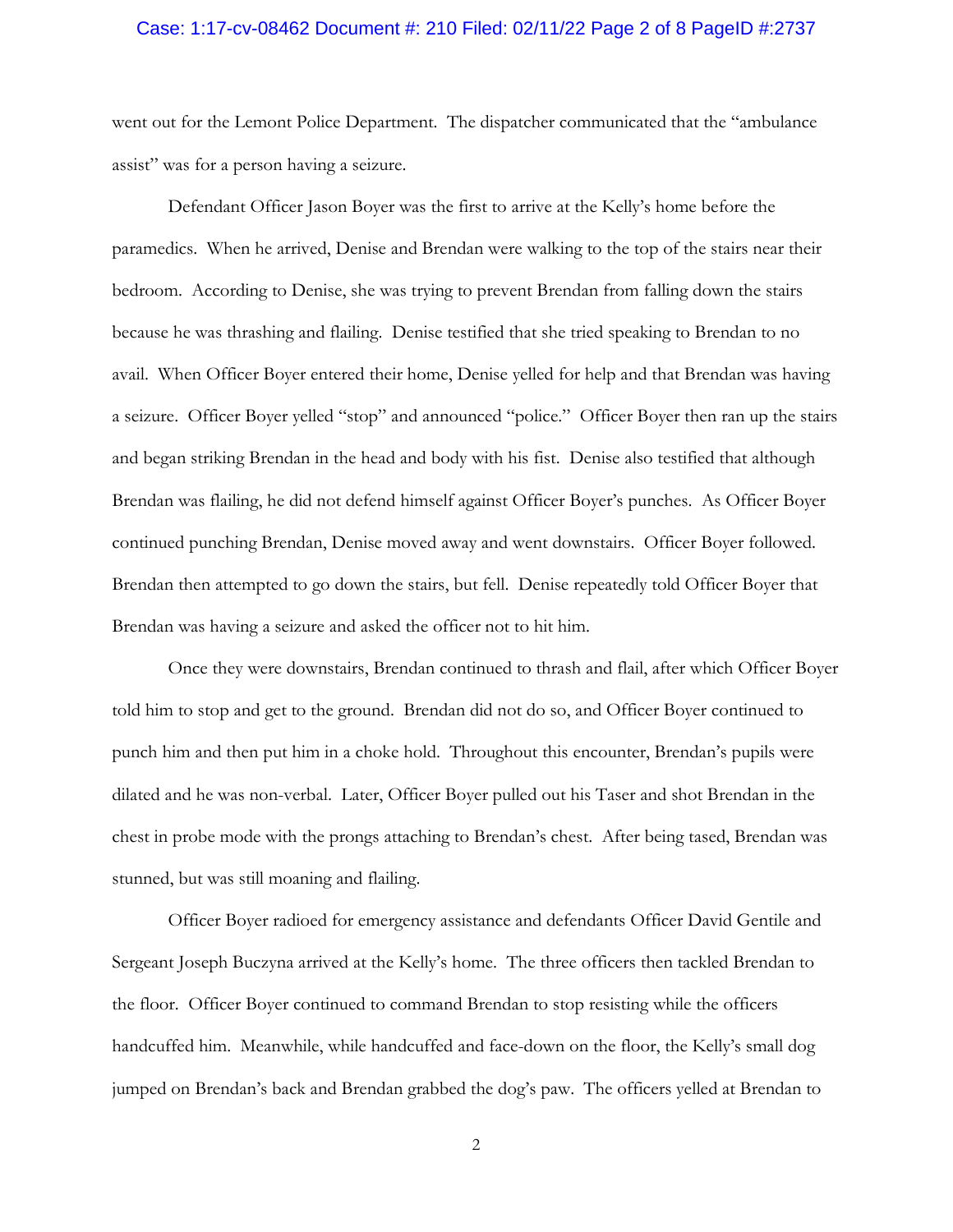## Case: 1:17-cv-08462 Document #: 210 Filed: 02/11/22 Page 3 of 8 PageID #:2738

release the dog, at which time the dog bit Officer Gentile on the hand. Officer Gentile then used his Taser against Brendan with less force (drive-stun) than Officer Boyer had used. Denise yelled to the officers to let the paramedics into the house to sedate Brendan.

Eventually, the Lemont police officers allowed the paramedics into the house. Once Brendan was in the ambulance, a paramedic assessed him and concluded that he had no awareness of where he was, when it was, or what was happening. The paramedics took Brendan to the emergency room at Silver Cross Hospital in Lemont. Brendan was treated for his seizure and other injuries and then transferred to Loyola Hospital for further treatment. Loyola Hospital discharged Brendan into the custody of the Lemont Police Department on November 26, 2015. Brendan's discharge paperwork indicated that he was on medication for his seizure disorder and gave the police instructions "for medicine administration by law enforcement."

On February 23, 2016, a grand jury indicted Brendan for aggravated battery of Officer Boyer, resisting and obstructing a peace officer as to Officer Boyer, and resisting and obstructing a peace officer as to Sergeant Buczyna. The State's Attorney *nolle prosse'd* the criminal charges in August 2017 after the State's Attorney's Office received a written report of a doctor retained by Brendan. The report indicated that on the morning of his arrest, Brendan experienced a seizure followed by a prolonged "postictal" state associated with confusion, combativeness, and agitation and that, as a result, he was unaware of his surroundings and could not be held responsible for the agitation and aggressiveness he displayed with the police officers.

### **Expert Opinions**

In the present motion, Brendan does not challenge Johnson's qualifications. Instead, he challenges the following opinions set forth in Johnson's expert report:

1. The officers' actions in responding to and handling the call requesting Emergency Medical Services ("EMS") was appropriate and in accord with accepted practices, standards, and training within the law enforcement field.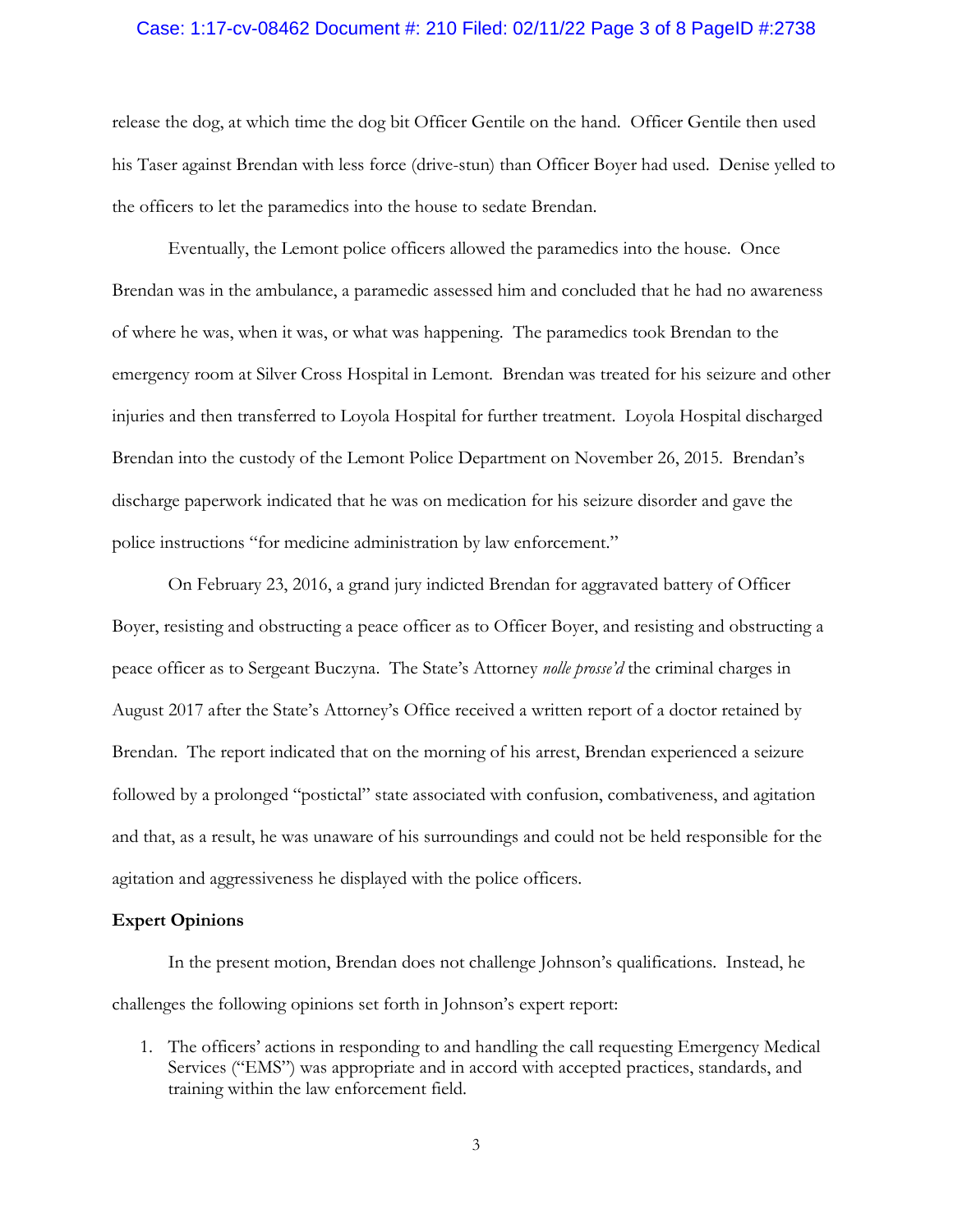- 2. The Lemont Police Department officers' use of force was consistent and in accord with nationally accepted policies, practices, standards, and training within the field of law enforcement.
- 3. The charging of Brendan Kelly was appropriate and reasonable under the circumstances known to the officers.

# **Legal Standard**

Rule 702 and *Daubert* require district judges to act as gatekeepers to ensure that proposed expert testimony is both reliable and relevant. *Von Duprin, LLC v. Major Holdings, LLC*, 12 F.4th 751, 772 (7th Cir. 2021). When determining reliability, the Court's role is to assess if the expert is qualified in the relevant field and to examine the methodology he used in reaching his conclusions. *United States v. Godinez,* 7 F.4th 628, 637 (7th Cir. 2021). To be relevant, expert testimony must "help the trier of fact to understand the evidence or to determine a fact in issue." Fed.R.Evid. 702(a).

A district court's gatekeeping evaluation of expert testimony does not take the jury's place in deciding the issues of accuracy or credibility. *Clark v. River Metals Recycling, LLC*, 929 F.3d 434, 438 (7th Cir. 2019). Once the district court determines that "the proposed expert testimony meets the *Daubert* threshold of relevance and reliability, the accuracy of the actual evidence is to be tested before the jury with the familiar tools of 'vigorous cross-examination, presentation of contrary evidence, and careful instruction on the burden of proof.'" *Lapsley v. Xtek, Inc.,* 689 F.3d 802, 805 (7th Cir. 2012) (quoting *Daubert*, 509 U.S. at 596). The expert's proponent has the burden of establishing the admissibility of his opinions by a preponderance of the evidence*. Varlen Corp. v. Liberty Mutual Ins. Co.*, 924 F.3d 456, 459 (7th Cir. 2019).

#### **Analysis**

The Court first turns to Johnson's third opinion, namely, that the charging of Brendan Kelly was appropriate and reasonable under the circumstances known to the officers. Specifically, Johnson opines that the police officers had a reasonable basis to arrest Brendan and seek criminal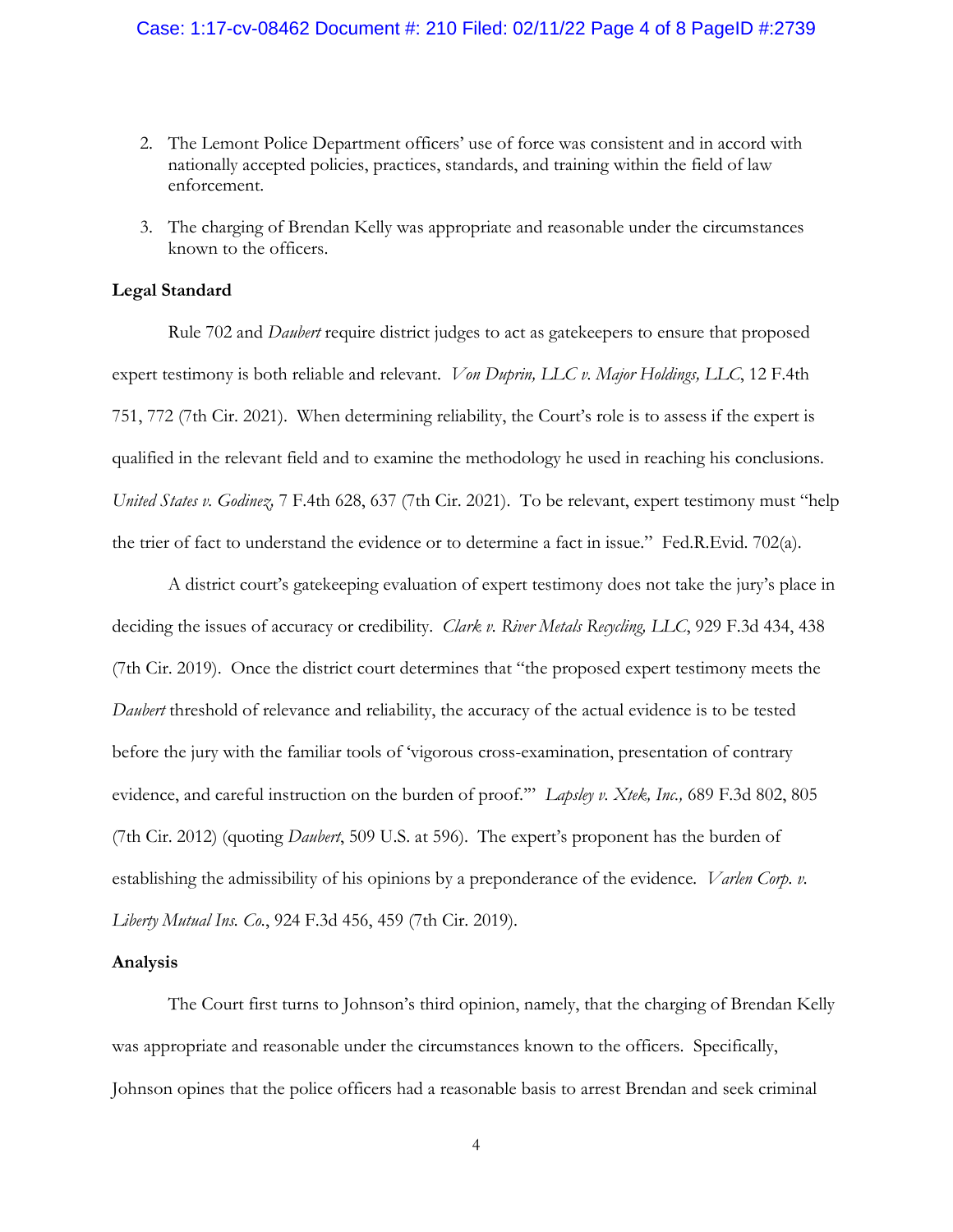## Case: 1:17-cv-08462 Document #: 210 Filed: 02/11/22 Page 5 of 8 PageID #:2740

charges against him. Johnson's opinions speak to the ultimate issue of whether the officers' conduct was objectively reasonable under the circumstances known to the officers as set forth in *Graham v. Connor*, 490 U.S. 386, 396, 109 S.Ct. 1865, 104 L.Ed.2d 443 (1989). Although "[e]xpert opinions on ultimate issues are not categorically impermissible," *United States v. Brown*, 871 F.3d 532, 539 (7th Cir. 2017), "Rules 702 and 704 'prohibit experts from offering opinions about legal issues that will determine the outcome of a case.'" *Roundy's Inc. v. N.L.R.B.*, 674 F.3d 638, 648 (7th Cir. 2012) (citation omitted).

Here, Johnson's third opinion is a legal conclusion that would determine the outcome of the case—whether the officers' conduct was objectively reasonable under the circumstances known to them. This is a question for the jury to decide after the Court has instructed the jurors on the law. *See Jimenez v. City of Chicago*, 732 F.3d 710, 721 (7th Cir. 2013) ("It is the role of the judge, not an expert witness, to instruct the jury on the applicable principles of law, and it is the role of the jury to apply those principles of law to the fact in evidence"). In addition, Johnson's testimony is not necessary to assist the jury to either understand the evidence or determine a fact in issue. *See* Fed.R.Evid. 702(a). The Court grants this aspect of Brendan's *Daubert* motion.

Next, the Court examines Johnson's first expert opinion in which he opines that the officers' actions in responding to and handling the call requesting Emergency Medical Services ("EMS") was appropriate and in accord with accepted practices, standards, and training within the law enforcement field. In his *Daubert* motion, Brendan first argues that Johnson adopts Officer Boyer's version of the events and did not address Denise's description. Brendan's argument is misplaced because "[t]here is nothing inappropriate about [an expert's] reliance on an assumed set of facts provided by plaintiffs' counsel, so long as those facts are consistent with evidence that will be admitted." *Simmons v. City of Chicago*, No. 14 C 9042, 2017 WL 3704844, at \*10 (N.D. Ill. Aug. 28, 2017) (Kennelly, J.) (citing *Williams v. Illinois*, 567 U.S. 50, 57, 132 S.Ct. 2221, 183 L.Ed.2d 89 (2012)

5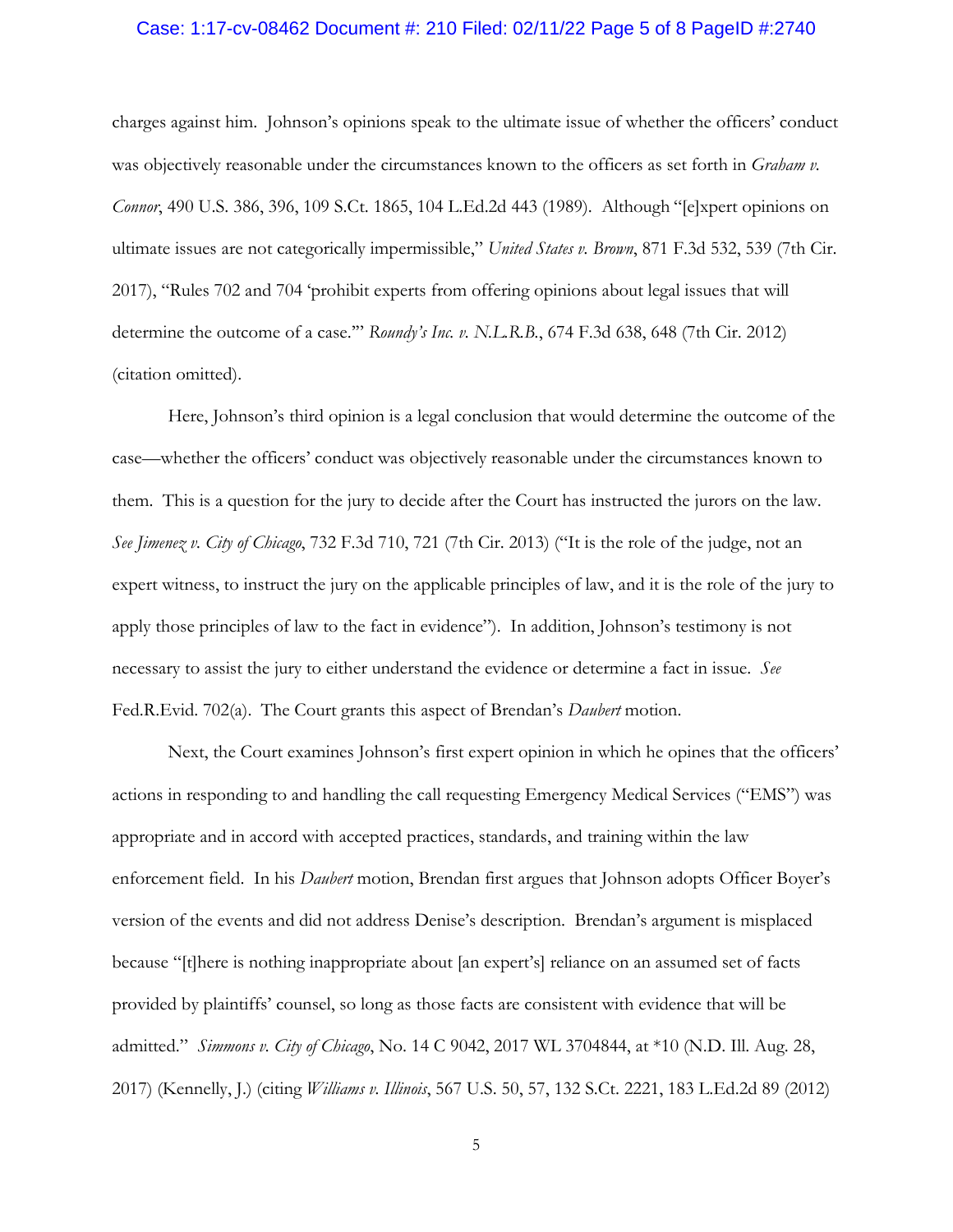## Case: 1:17-cv-08462 Document #: 210 Filed: 02/11/22 Page 6 of 8 PageID #:2741

(plurality opinion)). Here, Johnson did more than assume facts provided by counsel, he reviewed and discussed parts of Denise Kelly's deposition testimony in his report and at his July 2020 deposition.

That said, Johnson's conclusion that Brendan could have been suffering from a reaction to alcohol, drugs, or mental illness finds no support in the record. Indeed, Johnson admitted at his deposition that there is no evidence supporting this conclusion. An expert may assume facts as stated above, but "Rule 703 requires the expert to rely on "facts or data," as opposed to subjective impressions." *Brown v. Burlington N. Santa Fe Ry. Co.,* 765 F.3d 765, 772 (7th Cir. 2014). Because defendants—as proponents of Johnson's expert testimony—have not pointed to evidence in the record supporting Johnson's speculative conclusion, any such testimony has little probative value. And, whatever probative value it has is substantially outweighed by unfair prejudice and juror confusion. *See* Fed. R. Evid. 403. The Court grants this aspect of Brendan's motion.

Brendan also takes issue with the fact that Johnson relied on two provisions of the International Associate of Chiefs of Police ("IACP") Model Policy that were outdated. Brendan, however, offers no evidence or argument that the later version of the IACP Model Policy differed from the earlier version Johnson relied upon. Accordingly, at trial, Brendan may cross-examine Johnson on any disparities. The Court, however, agrees with Brendan that Johnson's list of six factors comprising the protocols for police officers dealing with crisis situations on page 10 of Johnson's report are not based on any identifiable professional standards. Without an explanation of how these are sound or recognized professional standards, Johnson's opinion testimony that the officers followed these standards is not helpful to the jury. *See Jimenez*, 732 F.3d at 721-22. The Court grants Brendan's *Daubert* motion in this respect.

The Court turns to Brendan's arguments in relation to Johnson's second opinion that the Lemont Police Department officers' use of force was consistent and in accord with nationally

6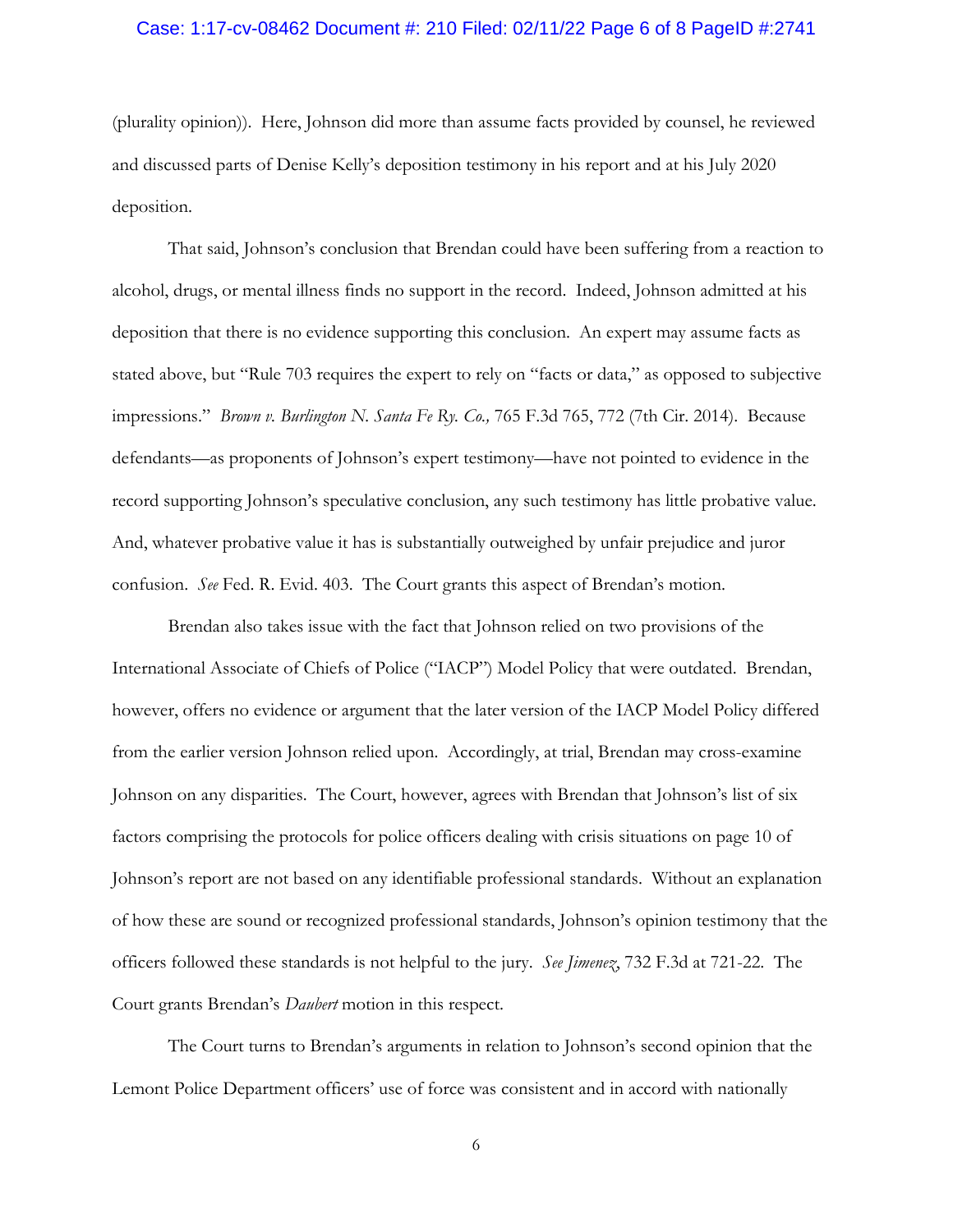## Case: 1:17-cv-08462 Document #: 210 Filed: 02/11/22 Page 7 of 8 PageID #:2742

accepted policies, practices, standards, and training within the field of law enforcement. Again, Brendan argues that Johnson relies on the same one-sided story ignoring Denise's description of what happened at the Kelly's home. As discussed, Brendan's argument does not go to the admissibility of Johnson's expert opinion testimony, but to the underlying assumptions that he made, which are subject to cross-examination and presentation of contrary evidence. *See Sommerfield v. City of Chicago*, 254 F.R.D. 317, 321 (N.D. Ill. 2008) (Cole, J.) ("The curative in cases involving conflicting testimony is not exclusion of opinions that assume the truthfulness of a particular version of facts, but cross-examination and jury instructions (that make clear that the expert is not deciding credibility), as the Court stressed in *Daubert.*").

Next, Brendan challenges Johnson's opinion based on the ("IACP") Model Policy— Electronic Control Weapons ("ECW"). In particular, Brendan maintains that Johnson's recitation of the protocol concerning the use of Tasers would not be helpful to the jury because there is nothing technical or complicated about his assessments. The Court, however, contends that the deployment procedures discussed by Johnson on page 15 of his expert report are most likely not within the jury's common knowledge and that Johnson's additional expertise in this area will add value to the discussion. *See Viamedia, Inc. v. Comcast Corp*., 951 F.3d 429, 484 (7th Cir. 2020). Rather, the description of the IACP Model Policy on ECW will help the jury understand Johnson's opinions about the use of Tasers that are part of Brendan's excessive force claim.

Brendan also challenges Johnson's opinion regarding Officer Gentile's use of his Taser as unsupported because Johnson admitted at his deposition that he has never seen a situation where an officer released a Taser in stun mode to release a dog. Although Johnson is not aware of this exact same situation, *Daubert* does not require such exactitude, but only that Johnson's testimony is based on his extensive and specialized experience. *See Kumho Tire Co., Ltd. v. Carmichael*, 526 U.S. 137, 156, 119 S.Ct. 1167, 143 L.Ed.2d 238 (1999) ("no one denies that an expert might draw a conclusion